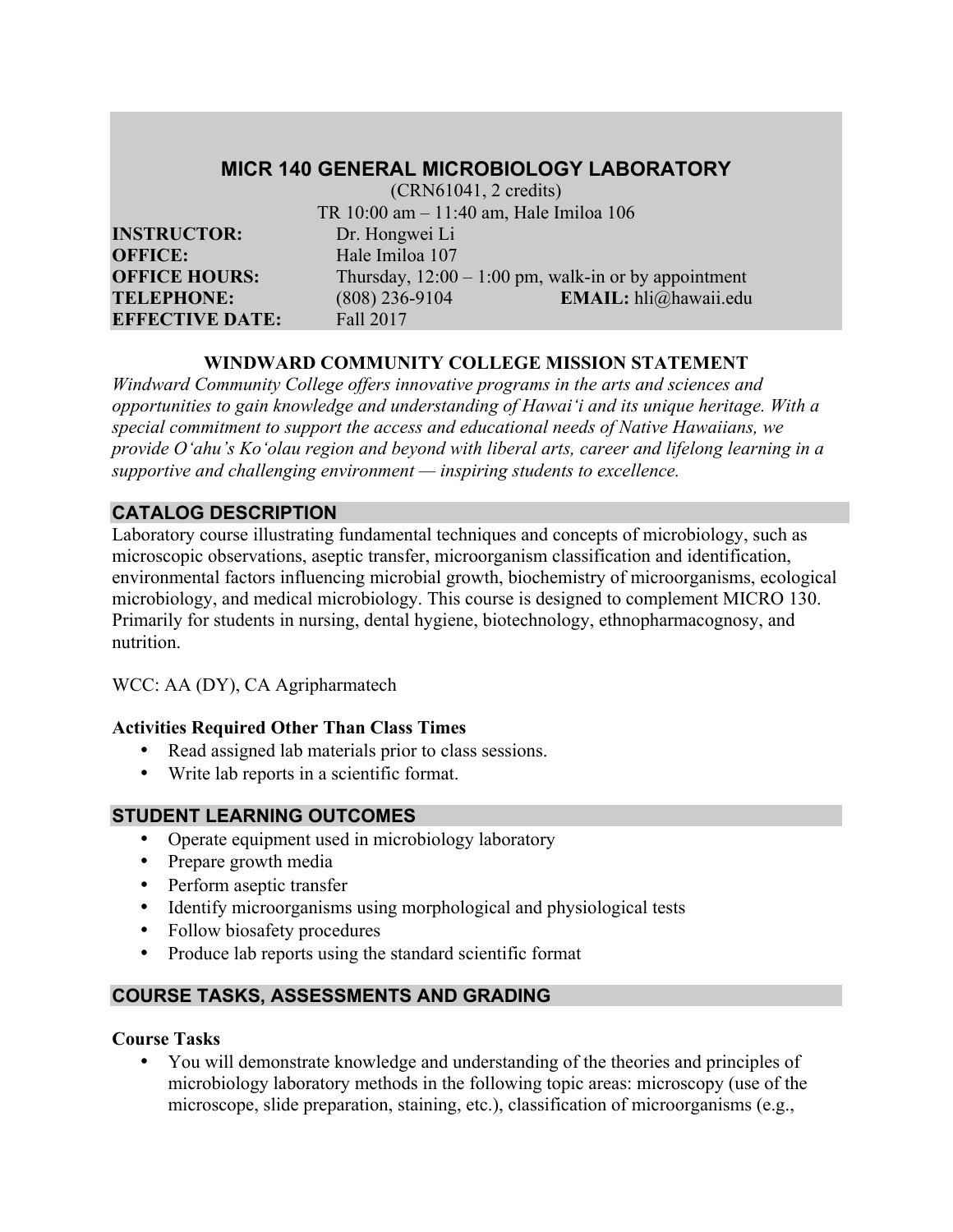bacteria, and fungi), aseptic culture methods (media preparation, aseptic transfers, isolation, culture maintenance, etc.), environmental influences (e.g., temperature, ultraviolet light, antiseptics, disinfectants, and antibiotics), biochemical activities of microorganisms (e.g., fermentation, nitrate reduction, hydrogen sulfide production, dehydrogenase activity, urease activity, exoenzyme activity, etc.), ecological microbiology (e.g., analyses of coliforms from natural waters), and isolation/identification of microorganisms.

• You will also demonstrate the acquisition of microbiology laboratory skills by (1) the establishment and proper maintenance of stock cultures throughout the semester and (2) the identification of bacterial unknowns.

## **Student Responsibilities**

- You are expected to be prepared in advance when you arrive at class. Being prepared includes the followings: having already read text materials (e.g., lab manual: discussion part, and handouts) assigned for that day's activities; and bringing required work materials (pen, colored pencils, lab manual).
- You also need to purchase *a lab coat, a goggle, and gloves*.
- Any changes in the course schedule, such as examination dates, deadlines, etc., will be announced ahead of time in class. It is your responsibility to be informed of these changes.

## **Assessments**

## • *Laboratory Participation*

You are required to actively participate in all lab activities, and expected to work, as an individual or in groups, safely and efficiently in the laboratory. You will be graded on laboratory attendance, level of participation, and performance in laboratory practices. Because of difficulties in setting up laboratory materials, some scheduled laboratory activities cannot be given an alternative assignment for making up if you miss those labs. Failure to participate in a scheduled laboratory session, or its approved make-up activity, will result in a **4 POINT DEDUCTION** for each session missed (without doctor's note or formal notification).

## • *Laboratory Reports*

A laboratory report should contain following sections, *Title, Introduction, Procedure, Results,* and *Discussion/Conclusion*. All reports must be completed and submitted before or on due dates.

## • *Identification of Unknown Bacteria*

Using methods learned in this course (e.g., colony characteristics, cellular characteristics, differential staining, features of growth and biochemical reactions) to identify unknown bacteria.

## • *Pre-lab quizzes /Assignments*

There are five pre-lab quizzes / assignments, and the quiz time will be announced at least one week ahead.

## • *Scientific report*

Completion of a scientific report on a course-based research project: you are required to conduct research on a given topic and write a scientific report.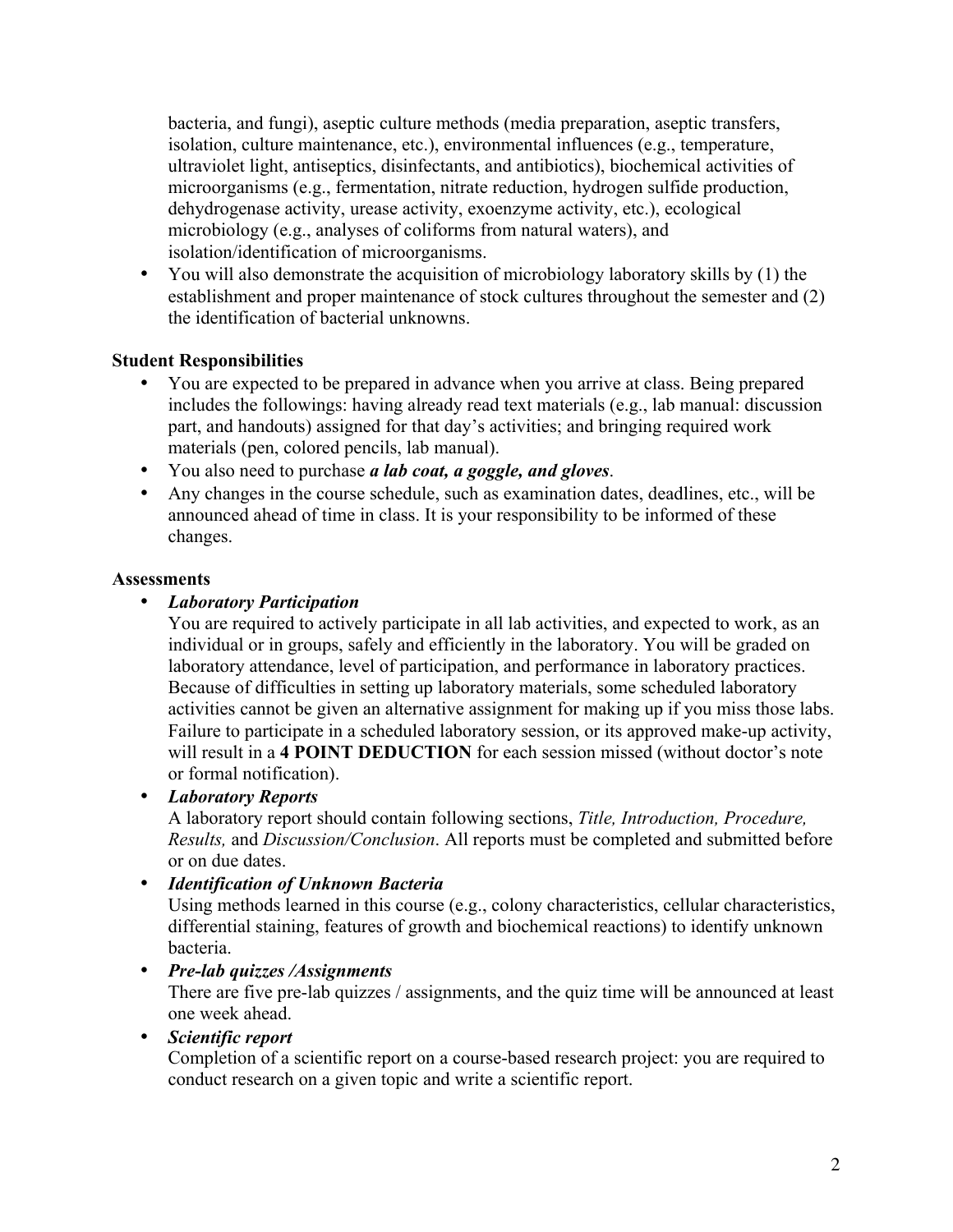## • *Exams*

There are a total of three exams (two midterms and one final), and the format of exams includes Multiple Choice, Fill-in-the-blank, Matching, short answers, and hand-on tests. Make-up midterm exams will be permitted only when there is a legitimate excuse (such as illness or emergency; doctor's note is required). *No early or make-up exam for the final.*

## **Grading**

• The total possible points:

| Laboratory participations | 100        | points |
|---------------------------|------------|--------|
| Lab reports $(3)$         | 75         | points |
| Bacteria identification   | 25         | points |
| Quizzes/assignments (5)   | 50         | points |
| Scientific Report (1)     | 50         | points |
| Exams $(3)$               | 300        | points |
| Total                     | 600 points |        |

• Grading is based on the percentage of total points earned. Final Grades will be assigned as follows:

| A $90-100\%$  | $B = 80 - 89\%$ | $C = 70 - 79\%$ |
|---------------|-----------------|-----------------|
| D $60 - 69\%$ | $F = 0 - 59\%$  |                 |

I (incomplete) grade is given at the instructor's option when a student has failed to complete a small part of a course because of circumstances beyond his or her control. It is **your responsibility** to make up the incomplete work with a minimum level (or better) of achievement. Failure to satisfactorily make up incomplete work within the appropriate time period will result in a grade change for "I" to the contingency grade identified by the instructor (see catalog).

## **LEARNING RESOURCES**

**Lab materials:** https://windwardcc.instructure.com/login/canvas or https://laulima.hawaii.edu/

Reference text:

- Beisher, L., 1996. *Microbiology in practice: a self-instructional laboratory course.* 6<sup>th</sup> edition. HarperCollins Publishers, Inc., New York, New York.
- Cappuccino et al., 2014. Microbiology: a laboratory manual. Pearson,  $10^{th}$  edition.

## **DISABILITIES ACCOMMODATION STATEMENT**

*If you have a physical, sensory, health, cognitive, or mental health disability that could limit your ability to fully participate in this class, you are encouraged to contact the Disability Specialist Counselor to discuss reasonable accommodations that will help you succeed in this class. Ann Lemke can be reached at 235-7448, lemke@hawaii.edu, or you may stop by Hale 'Akoakoa 213 for more information.*